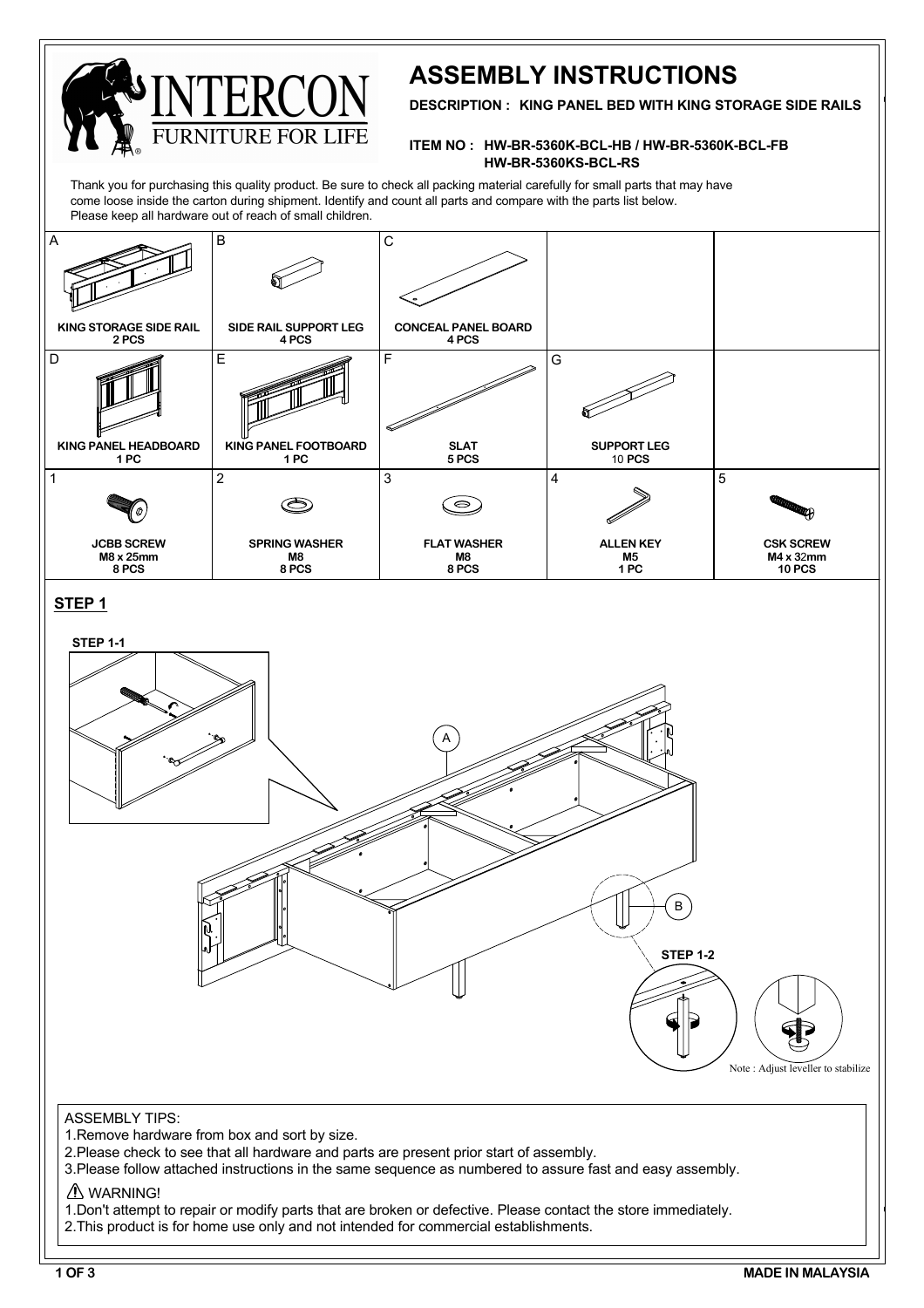

## **ASSEMBLY INSTRUCTIONS**

**DESCRIPTION : KING PANEL BED WITH KING STORAGE SIDE RAILS**

#### **ITEM NO : HW-BR-5360K-BCL-HB / HW-BR-5360K-BCL-FB HW-BR-5360KS-BCL-RS**

Thank you for purchasing this quality product. Be sure to check all packing material carefully for small parts that may have come loose inside the carton during shipment. Identify and count all parts and compare with the parts list below. Please keep all hardware out of reach of small children.